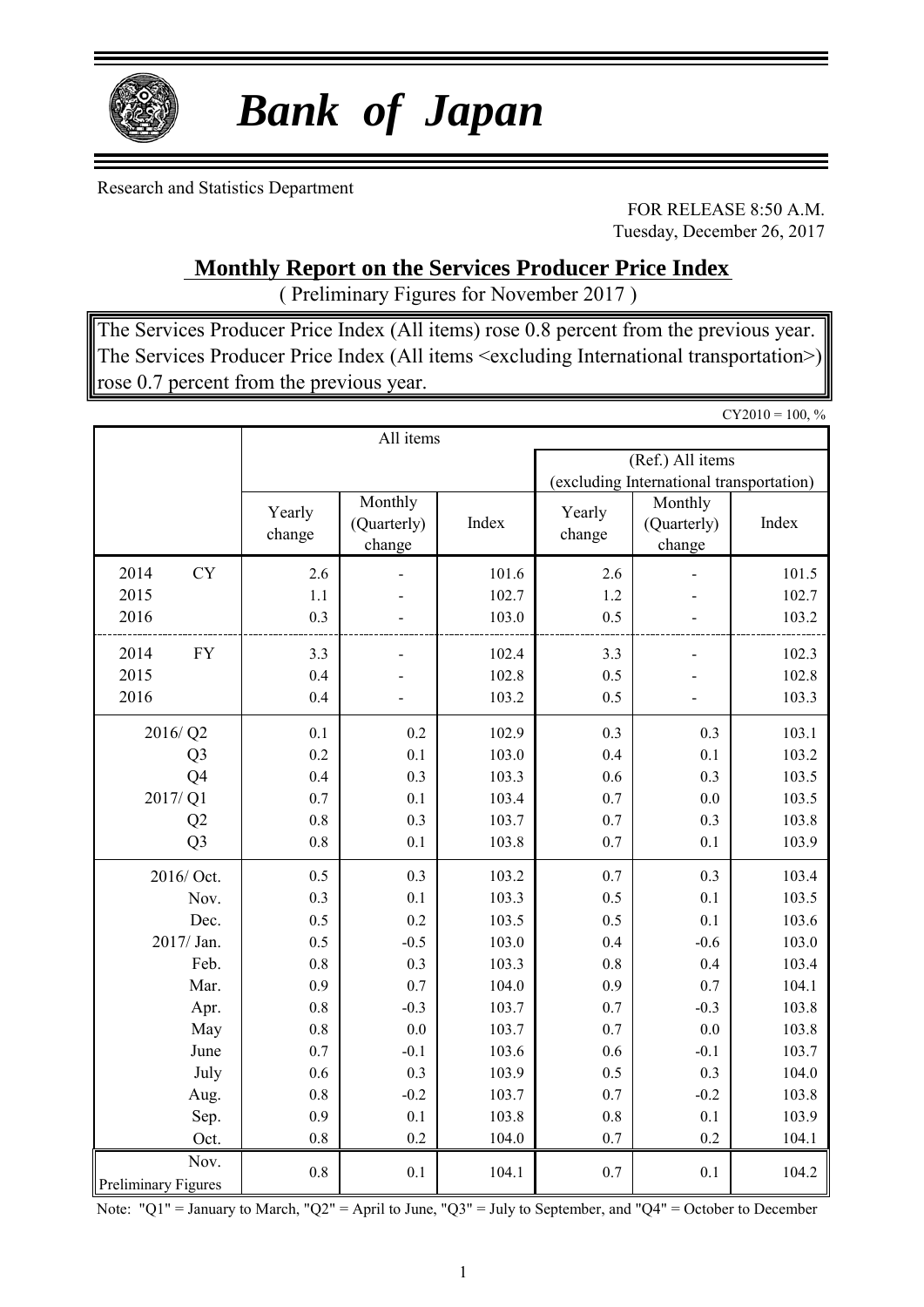( All items and the details contributing to the monthly differences of yearly changes )

| Services Producer Price Index | Yearly change (%) |      | Monthly<br>difference of   |  |
|-------------------------------|-------------------|------|----------------------------|--|
|                               | Oct.              | Nov. | yearly changes<br>(%point) |  |
| All items                     | 0.8               | 0.8  | 0.0                        |  |

| Major groups · Subgroups |  |                      | Yearly change (%)                               | Monthly<br>differences of<br>contribution | Items                         |         |                                                                                                                 |
|--------------------------|--|----------------------|-------------------------------------------------|-------------------------------------------|-------------------------------|---------|-----------------------------------------------------------------------------------------------------------------|
| Other services           |  |                      | Oct.                                            | Nov.                                      | to yearly changes<br>(%point) |         |                                                                                                                 |
|                          |  |                      |                                                 | 1.0                                       | 1.1                           | 0.02    |                                                                                                                 |
|                          |  |                      | Hotels                                          | $-0.4$                                    | 2.0                           | 0.04    | Hotels                                                                                                          |
|                          |  | up:                  | Security services                               | 3.1                                       | 3.8                           | 0.01    | Security services (except Alarm monitoring<br>services)                                                         |
|                          |  | down:                | Temporary employment agency<br>services         | 2.2                                       | 1.9                           | $-0.01$ | Help supply services (except Clerical support),<br>Clerical support supply services                             |
|                          |  |                      | Civil engineering and architectural<br>services | 4.3                                       | 4.0                           | $-0.01$ | Architectural design services, Surface surveying                                                                |
| up:                      |  |                      | Real estate services                            | 1.4                                       | 1.6                           | 0.02    |                                                                                                                 |
|                          |  | up:                  | Other space rental                              | 0.5                                       | 1.2                           | 0.02    | Warehouse space rental, Sales space rental                                                                      |
|                          |  | Leasing and rental   |                                                 | 0.5                                       | 0.7                           | 0.01    |                                                                                                                 |
|                          |  | up:                  | Leasing                                         | 0.4                                       | 0.8                           | 0.01    | Leasing of computer and related equipment,<br>Industrial machinery leasing, Communications<br>equipment leasing |
|                          |  |                      | down: Rental                                    | 0.7                                       | 0.3                           | $-0.01$ | Construction machinery and equipment rental                                                                     |
|                          |  | Advertising services |                                                 | $-1.0$                                    | $-1.3$                        | $-0.02$ |                                                                                                                 |
|                          |  |                      | Other advertising services                      | 0.8                                       | $-0.4$                        | $-0.02$ | Free newspaper and magazine advertising                                                                         |
|                          |  | down:                | Internet advertising                            | 0.8                                       | $-0.8$                        | $-0.01$ | Internet advertising                                                                                            |
|                          |  |                      | Magazine advertising                            | 2.0                                       | $-0.7$                        | $-0.01$ | Magazine advertising                                                                                            |
|                          |  |                      | Television advertising                          | $-2.6$                                    | $-2.8$                        | $-0.01$ | Television advertising (spot advertising)                                                                       |
| down:                    |  | up:                  | Newspaper advertising                           | $-3.5$                                    | $-0.5$                        | 0.03    | Newspaper advertising                                                                                           |
|                          |  |                      | Information and communications                  | 0.0                                       | $-0.1$                        | $-0.01$ |                                                                                                                 |
|                          |  |                      | down: Software development                      | 1.1                                       | 0.6                           | $-0.03$ | Custom software                                                                                                 |
|                          |  |                      | Internet based services                         | $-6.1$                                    | $-5.1$                        | 0.01    | Internet based services                                                                                         |
|                          |  | up:                  | Other information services                      | $-0.1$                                    | 0.0                           | 0.01    | System management and operation services                                                                        |
|                          |  |                      | Finance and insurance                           |                                           | $-0.2$                        | $-0.01$ |                                                                                                                 |
|                          |  |                      | down: Financial services                        | 0.2                                       | 0.0                           | $-0.01$ | Securities issuance, transfer and related services                                                              |

Note: "Monthly differences of yearly changes" is obtained by subtracting yearly changes of last month from those of this month.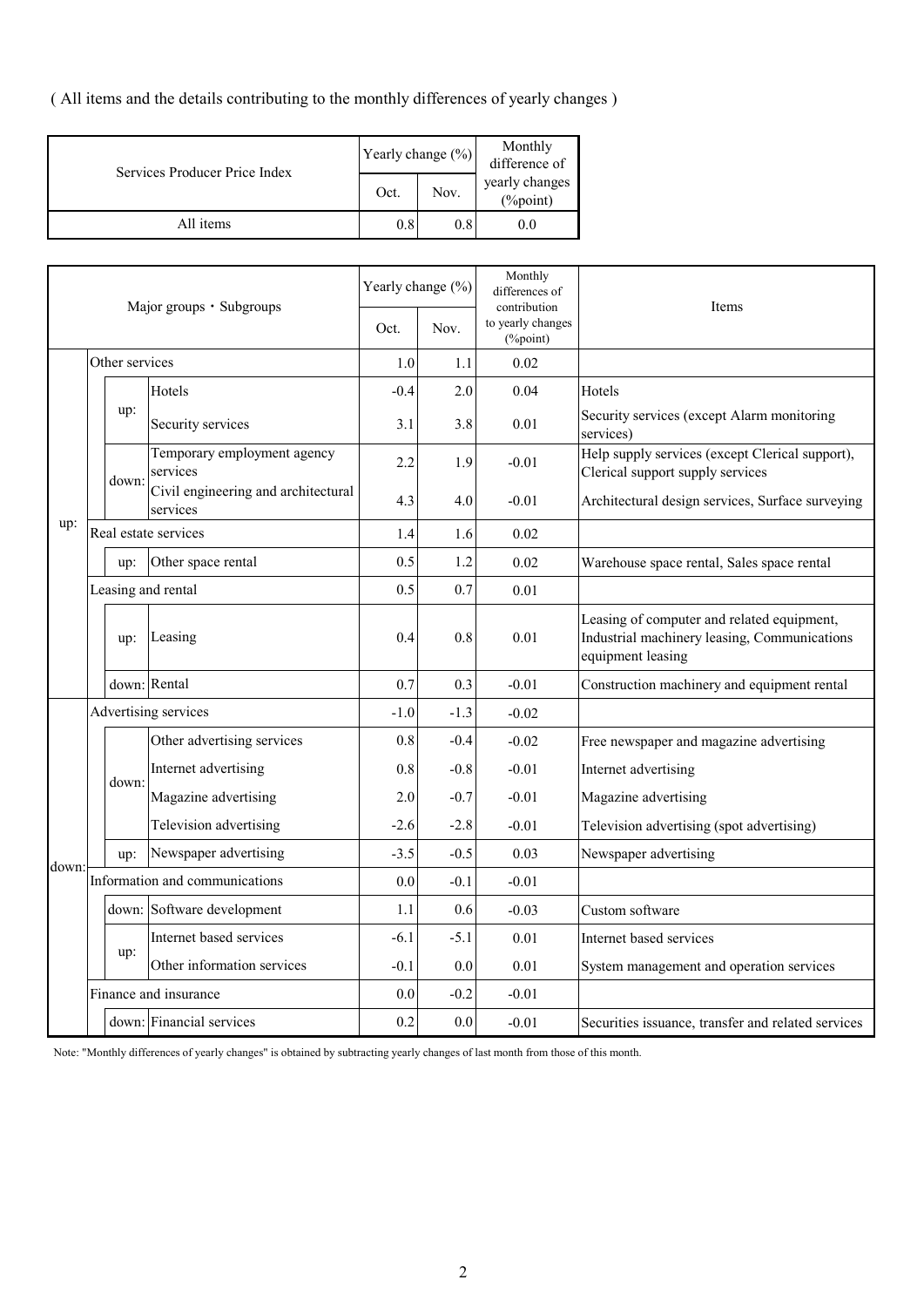### ( Preliminary Figures for November 2017 ) Services Producer Price Index

(Indexes of Major Groups and Subgroups)  $CY2010 = 100, \%$ 

|                                                 | Weight  | Index | Previous<br>month    | Yearly<br>change | Previous<br>month                | Monthly<br>change | Previous<br>month       |
|-------------------------------------------------|---------|-------|----------------------|------------------|----------------------------------|-------------------|-------------------------|
| All items                                       | 1,000.0 | 104.1 | 104.0                | 0.8              | 0.8                              | 0.1               | 0.2                     |
| Finance and insurance                           | 44.3    | 104.6 | $r$ 104.6            | $-0.2$           | $\overline{0.0}$<br>$\mathbf r$  | 0.0               | 0.1<br>$\mathbf{r}$     |
| Financial services                              | 33.0    | 104.0 | $r$ 104.1            | 0.0              | 0.2<br>$\mathbf{r}$              | $-0.1$            | 0.1<br>$\mathbf{r}$     |
| Property and casualty insurance services        | 11.3    | 106.2 | 106.1                | $-0.7$           | $-0.6$                           | 0.1               | 0.2                     |
| Real estate services                            | 72.1    | 99.3  | 99.2<br>$\mathbf r$  | 1.6              | 1.4<br>$\mathbf r$               | 0.1               | 0.2<br>$\mathbf r$      |
| Office space rental                             | 43.8    | 96.4  | 96.3<br>$\mathbf r$  | 2.0              | $\overline{2.1}$<br>$\mathbf{r}$ | 0.1               | 0.0<br>$\mathbf{r}$     |
| Other space rental                              | 28.3    | 103.8 | $r$ 103.7            | 1.2              | 0.5<br>$\mathbf r$               | 0.1               | 0.6<br>$\mathbf{r}$     |
| Transportation and postal activities            | 186.7   | 105.6 | $r$ 105.5            | 1.7              | $\mathbf{r}$<br>1.6              | 0.1               | 0.5<br>$\mathbf{r}$     |
| Railroad passenger transportation               | 19.9    | 102.4 | 103.1                | 0.0              | 0.0                              | $-0.7$            | 0.7                     |
| Road passenger transportation                   | 10.6    | 110.2 | 110.1                | 1.4              | 1.3                              | 0.1               | 1.2                     |
| Water passenger transportation                  | 0.4     | 98.7  | 99.0                 | 0.0              | 0.3                              | $-0.3$            | $0.0\,$                 |
| International air passenger transportation      | 1.8     | 97.4  | 97.2                 | 2.9              | 2.5                              | 0.2               | $-2.3$                  |
| Domestic air passenger transportation           | 5.9     | 105.4 | 103.8                | 2.2              | $-0.2$                           | 1.5               | $-0.6$                  |
| Railroad freight transportation                 | 0.9     | 104.0 | 104.2                | 0.5              | 0.1                              | $-0.2$            | $-0.1$                  |
| Road freight transportation                     | 76.2    | 107.6 | 107.4                | 1.4              | 1.2                              | 0.2               | $0.6\,$                 |
| Ocean freight transportation                    | 6.7     | 98.2  | 97.3<br>$\mathbf r$  | 12.2             | 16.7<br>$\mathbf r$              | 0.9               | 4.4<br>$\mathbf{r}$     |
| Coastal and inland water freight transportation | 5.3     | 102.7 | $r$ 102.6            | 1.4              | 1.2<br>$\mathbf r$               | 0.1               | $-0.8$<br>$\mathbf{r}$  |
| Marine cargo handling                           | 8.6     | 98.2  | 98.2                 | $0.0\,$          | 0.0                              | 0.0               | $0.0\,$                 |
| International air freight transportation        | 1.0     | 99.6  | 97.7                 | 12.5             | 15.2                             | 1.9               | 4.3                     |
| Domestic air freight transportation             | 0.5     | 99.7  | 102.1                | 0.3              | $1.2$                            | $-2.4$            | 0.3                     |
| Warehousing and storage                         | 15.0    | 101.3 | 101.3                | 0.4              | 0.4                              | 0.0               | 0.0                     |
| Packing for freight                             | 8.0     | 100.5 | 100.5                | 0.0              | 0.0                              | $0.0\,$           | $0.0\,$                 |
| Toll roads                                      | 10.3    | 115.1 | 115.1                | 2.2              | 2.2                              | 0.0               | 0.0                     |
| Services relating to water transport            | 0.3     | 98.7  | 98.7                 | 0.4              | 0.4                              | 0.0               | $0.0\,$                 |
| Airport & air traffic control and services      | 4.5     | 102.7 | 103.0                | $-0.1$           | 0.2                              | $-0.3$            | 0.0                     |
| relating to air transport                       |         |       |                      |                  |                                  |                   |                         |
| Postal activities                               | 10.8    | 110.0 | 110.0                | 5.9              | 5.9                              | 0.0               | $0.0\,$                 |
| Information and communications                  | 237.8   | 100.3 | $r$ 100.3            | $-0.1$           | 0.0<br>$\mathbf r$               | 0.0               | $-0.1$<br>$\mathbf{r}$  |
| Fixed telecommunications services               | 33.3    | 101.7 | $r$ 101.7            | 0.1              | 0.1<br>$\mathbf{r}$              | 0.0               | 0.2<br>$\mathbf{r}$     |
| Mobile telecommunications services              | 17.9    | 82.9  | 82.9<br>$\mathbf r$  | $-1.2$           | $-1.2$<br>$\mathbf r$            | 0.0               | $-1.2$<br>$\mathbf r$   |
| Access charges                                  | 6.0     | 74.4  | 74.4                 | 1.6              | 1.6                              | 0.0               | $0.0\,$                 |
| Broadcasting services                           | 3.3     | 100.0 | 100.0                | 0.0              | 0.0                              | 0.0               | 0.0                     |
| Software development                            | 79.8    | 104.8 | r 104.9              | 0.6 r            | 1.1                              | $-0.1$            | $-0.2$<br>$\mathbf r$   |
| Other information services                      | 70.5    | 99.7  | 99.6                 | $0.0\,$          | $-0.1$                           | 0.1               | $0.0\,$                 |
| Internet based services                         | 9.2     | 102.0 | r 101.3              | $-5.1$           | $-6.1$<br>$\mathbf r$            | 0.7               | $0.8\,$<br>$\mathbf{r}$ |
| Newspapers                                      | 4.9     | 104.3 | 103.7                | 0.6              | $0.0\,$                          | 0.6               | 0.0                     |
| Publishing                                      | 12.9    | 106.5 | 106.4                | 0.1              | 0.0                              | 0.1               | 0.0                     |
| Leasing and rental                              | 60.7    | 95.1  | $\mathbf{r}$<br>94.6 | 0.7              | 0.5<br>$\mathbf r$               | 0.5               | $-0.3$<br>$\mathbf{r}$  |
| Leasing                                         | 48.7    | 91.6  | 91.0                 | 0.8              | 0.4                              | 0.7               | $-0.4$                  |
| Rental                                          | 12.0    | 109.0 | r 109.1              | 0.3              | 0.7<br>$\mathbf r$               | $-0.1$            | 0.1<br>$\mathbf{r}$     |
| Advertising services                            | 63.4    | 108.8 | 107.5                | $-1.3$           | $-1.0$                           | 1.2               | $1.0\,$                 |
| Television advertising                          | 20.2    | 121.1 | 115.9                | $-2.8$           | $-2.6$                           | 4.5               | 2.6                     |
| Newspaper advertising                           | 8.7     | 97.3  | 98.7                 | $-0.5$           | $-3.5$                           | $-1.4$            | 2.6                     |
| Magazine advertising                            | 3.9     | 88.7  | 89.8                 | $-0.7$           | 2.0                              | $-1.2$            | 0.4                     |
| Leaflet advertising                             | 7.2     | 103.1 | 103.1                | $0.0\,$          | 0.0                              | $0.0\,$           | 0.0                     |
| Internet advertising                            | 6.8     | 114.0 | 114.8                | $-0.8$           | $0.8\,$                          | $-0.7$            | $-1.6$                  |
| Other advertising services                      | 16.6    | 105.0 | 105.1                | $-0.4$           | 0.8                              | $-0.1$            | $0.0\,$                 |

Note: r: revised figures (Continued on the following page)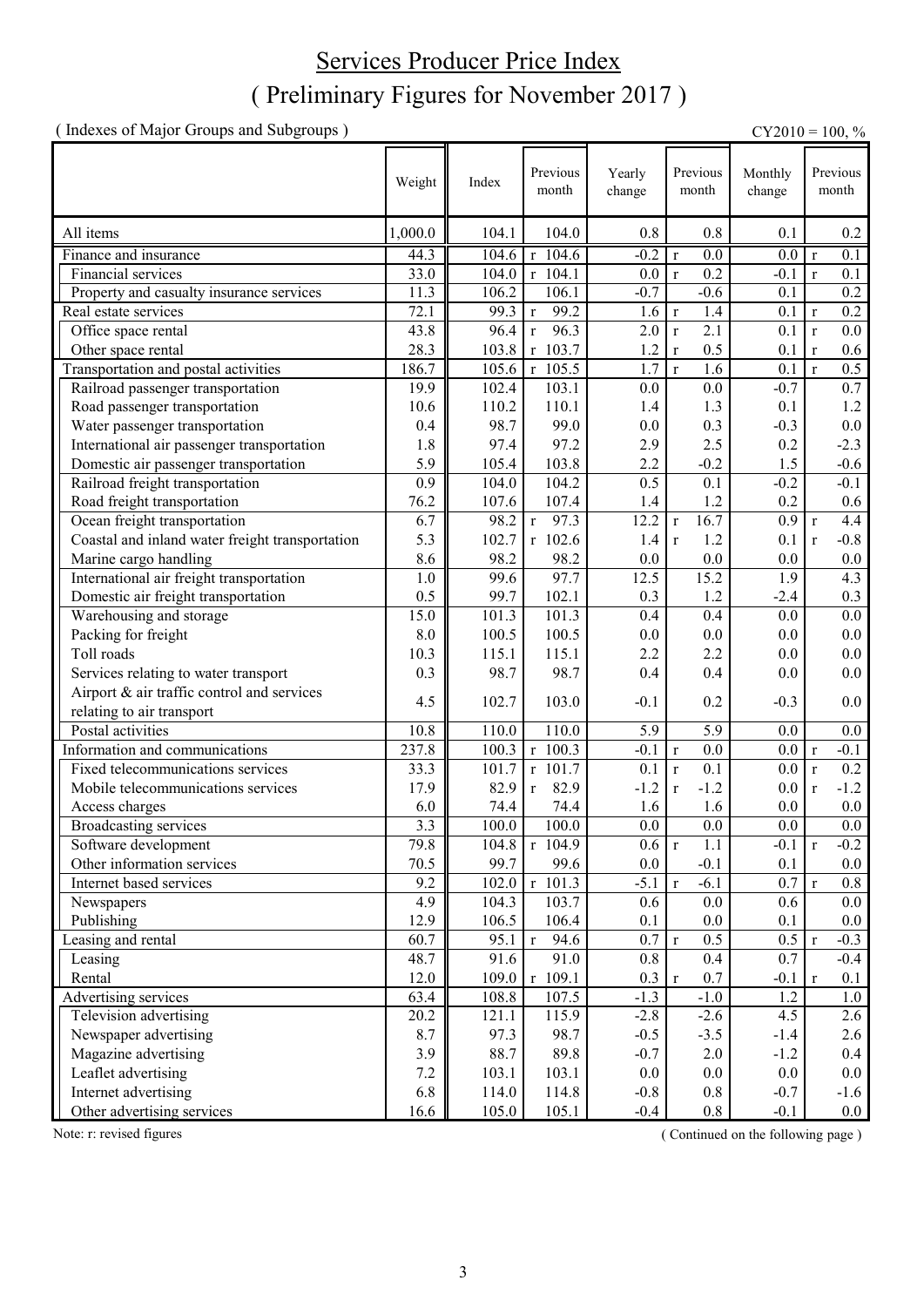#### ( Indexes of Major Groups and Subgroups ) CY2010 = 100, %

|                                                         | Weight | Index | Previous<br>month | Yearly<br>change | Previous<br>month      | Monthly<br>change |              | Previous<br>month |
|---------------------------------------------------------|--------|-------|-------------------|------------------|------------------------|-------------------|--------------|-------------------|
| Other services                                          | 335.0  | 107.7 | r 107.7           | 1.1              | 1.0<br>$\mathbf{r}$    | 0.0               | $\mathbf{r}$ | 0.0               |
| Sewage disposal                                         | 7.4    | 104.2 | 104.2             | 0.0              | 0.0                    | $0.0\,$           |              | 0.0               |
| Waste disposal                                          | 18.4   | 114.9 | 114.9             | 0.5              | 0.5                    | 0.0               |              | 0.3               |
| Motor vehicle repair and maintenance                    | 25.5   | 104.7 | 104.7             | 0.1              | 0.1                    | $0.0\,$           |              | 0.0               |
| Machinery repair and maintenance                        | 38.3   | 104.2 | 104.2             | 0.0              | 0.0                    | 0.0               |              | 0.0               |
| Legal and accounting services                           | 43.7   | 101.2 | 101.2             | 0.1              | 0.1                    | 0.0               |              | 0.0               |
| Other professional services                             | 3.0    | 103.9 | 103.9             | 0.8              | 0.8                    | $0.0\,$           |              | 0.0               |
| Civil engineering and architectural services            | 27.6   | 126.0 | $r$ 125.8         | 4.0              | 4.3<br>$\mathbf{r}$    | 0.2               | $\mathbf{r}$ | 0.0               |
| Plant engineering                                       | 19.2   | 107.7 | 107.7             | 1.5              | 1.5                    | 0.0               |              | 0.6               |
| Other technical services                                | 12.6   | 98.9  | 99.0              | $-0.2$           | $-0.1$                 | $-0.1$            |              | 0.0               |
| <b>Employment services</b>                              | 3.1    | 122.0 | 122.2             | 2.4              | 3.8                    | $-0.2$            |              | $-0.2$            |
| Temporary employment agency services                    | 46.9   | 108.6 | $r$ 108.6         | 1.9              | 2.2<br>$\mathbf{r}$    | 0.0               | $\mathbf{r}$ | 0.3               |
| Training and development services                       | 3.0    | 107.2 | 107.2             | 0.0              | 0.0                    | 0.0               |              | 0.0               |
| Building maintenance                                    | 35.9   | 99.0  | 99.0              | 0.4              | 0.4                    | 0.0               |              | 0.0               |
| Security services                                       | 14.9   | 108.0 | 107.0             | 3.8              | 3.1                    | 0.9               |              | 0.0               |
| Telemarketing                                           | 5.2    | 102.9 | 102.9             | 0.7              | 0.7                    | 0.0               |              | 0.0               |
| Hotels                                                  | 13.9   | 131.5 | r 132.9           | 2.0              | $-0.4$<br>$\mathbf{r}$ | $-1.1$            | $\mathbf{r}$ | $-0.2$            |
| Meal services for schools, hospitals, and nursing homes | 8.0    | 104.8 | 104.8             | 2.0              | 2.0                    | $0.0\,$           |              | 0.0               |
| Laundry services                                        | 8.4    | 102.5 | 102.5             | 0.0              | 0.0                    | 0.0               |              | 0.0               |

Note: r: revised figures

#### ( References and Reference Indexes ) CY2010 = 100, %

|                                                                                  | Weight | Index | Previous<br>month | Yearly<br>change | Previous<br>month    | Monthly<br>change | Previous<br>month |
|----------------------------------------------------------------------------------|--------|-------|-------------------|------------------|----------------------|-------------------|-------------------|
| All items (excluding International transportation)                               | 989.9  | 104.2 | 104.1             | 0.7              | 0.7                  | 0.1               | 0.2               |
| Transportation and postal activities<br>(excluding International transportation) | 176.6  | 106.0 | 106.0             | 1.3              | 1.2                  | 0.0               | 0.4               |
| International transportation                                                     | 10.1   | 98.6  | 97.8              | 9.7              | 12.7                 | 0.8               | 2.8               |
| Services Import Price Index                                                      |        |       |                   |                  |                      |                   |                   |
| Ocean freight transportation (Yen basis)                                         |        | 90.5  | 89.9              | 28.4             | 38.1<br>$\mathbf{r}$ | 0.7               | 7.8               |
| Oceangoing ship chartering services (Yen basis)                                  |        | 91.7  | 90.2              | 16.5             | 19.6                 | 1.7               | 1.9               |

Notes: 1. "International transportation" consists of the following 8 items:

"International air passenger transportation (to/from North America),"

"International air passenger transportation (to/from Europe),"

"International air passenger transportation (to/from Asia)," "Ocean liners," "Ocean tramp steamers," "Ocean tankers,"

"International air freight transportation," and "International mail services."

2. r: revised figures

#### ( Developments in Price Index )